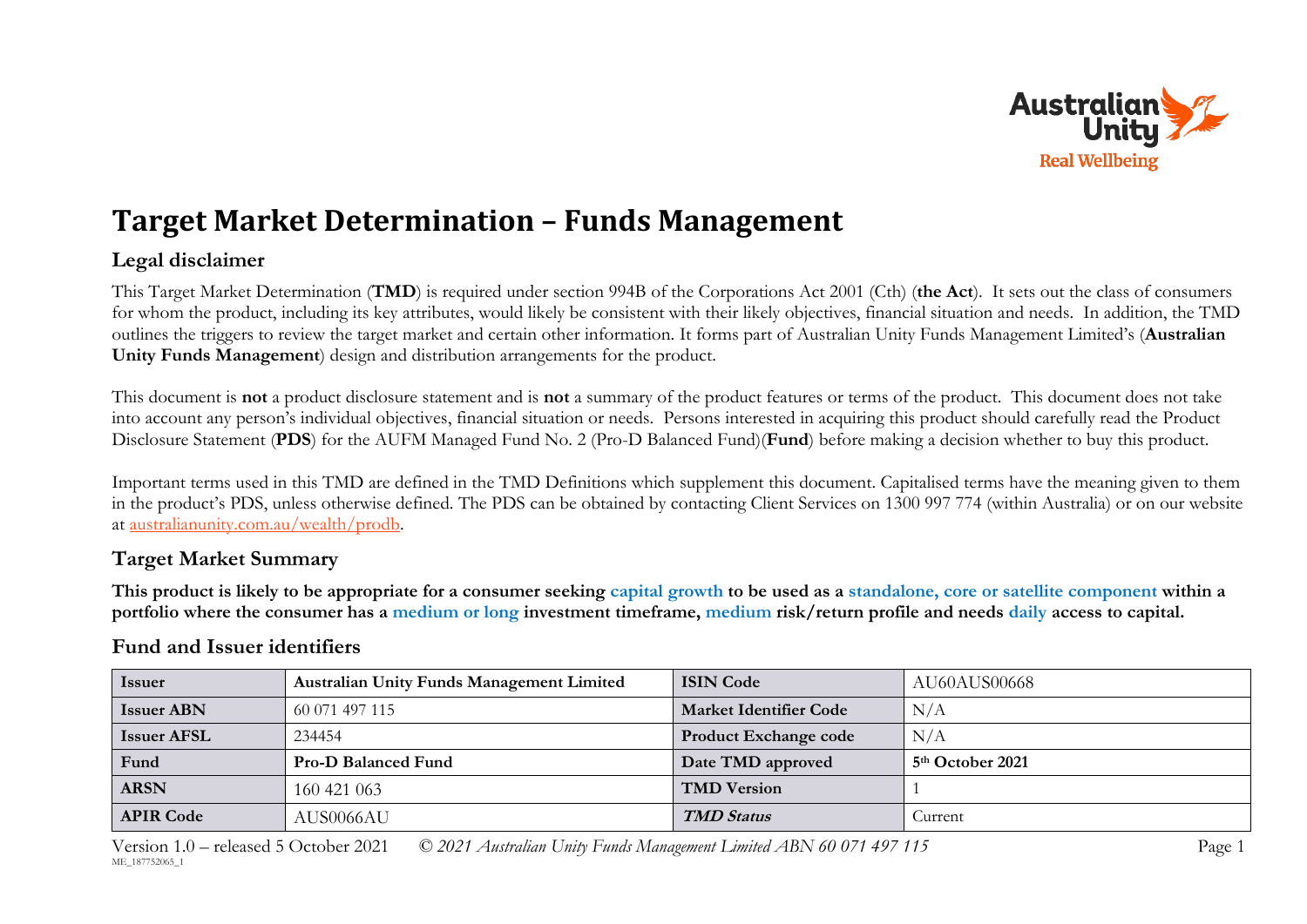## **Description of Target Market**

This part is required under section 994B(5)(b) of the Act.

#### **TMD indicator key**

The Consumer Attributes for which the product is likely to be appropriate have been assessed using a red/amber/green rating methodology with appropriate colour coding:



#### **Instructions**

In the tables below, Column 1, Consumer Attributes, indicates a description of the likely objectives, financial situation and needs of the class of consumers that are considering this product. Column 2, TMD indicator, indicates whether a consumer meeting the attribute in column 1 is likely to be in the target market for this product.

Generally, a consumer is unlikely to be in the target market for the product if:

- **one or more** of their Consumer Attributes correspond to a **red** rating, or
- **three or more** of their Consumer Attributes correspond to an **amber** rating.

#### **Investment products and diversification**

A consumer (or class of consumer) may intend to hold a product as part of a diversified portfolio (typically with an intended product use of *satellite/small allocation* or *core component*). In such circumstances, the product should be assessed against the consumer's attributes for the relevant portion of the portfolio, rather than the consumer's portfolio as a whole. For example, a consumer may seek to construct a conservative portfolio with a satellite/small allocation to growth assets. In this case, it may be likely that a product with a *High* or *Very High* risk/return profile is consistent with the consumer's objectives for that allocation notwithstanding that the risk/return profile of the consumer as a whole is *Low* or *Medium*. In making this assessment, distributors should consider all features of a product (including its key attributes).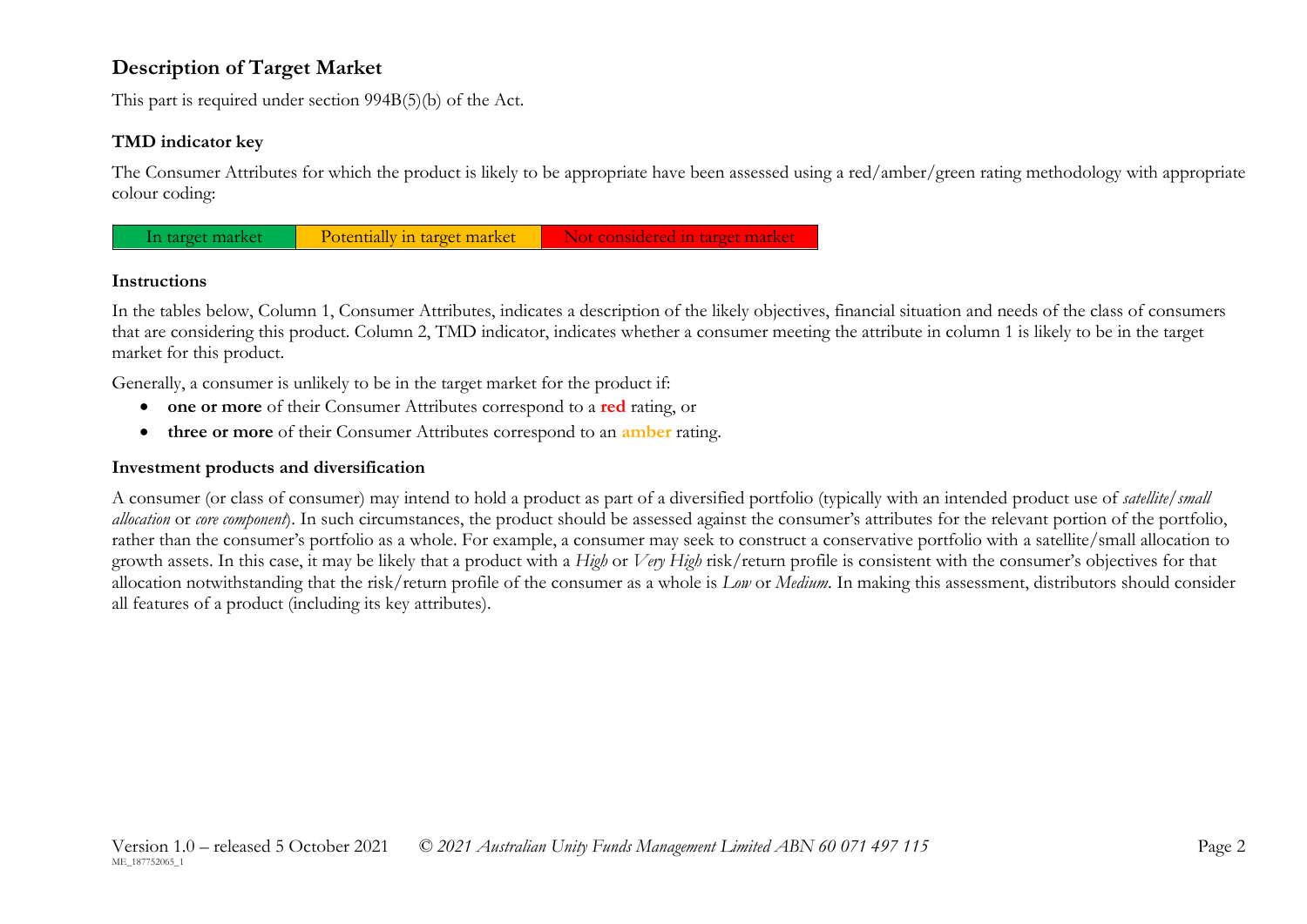| <b>Consumer Attributes</b>                                | <b>TMD</b> Indicator | Product description including key attributes                                                                                                                                                                |
|-----------------------------------------------------------|----------------------|-------------------------------------------------------------------------------------------------------------------------------------------------------------------------------------------------------------|
| Consumer's investment objective                           |                      |                                                                                                                                                                                                             |
| Capital Growth                                            |                      | The Fund aims to achieve post-fee returns in excess of inflation $+3\%$ p.a. over rolling five-year                                                                                                         |
| Capital Preservation                                      |                      | periods.<br>The Fund is a diversified investment solution with a strategic asset allocation of 50% growth assets                                                                                            |
| Capital Guaranteed                                        |                      | and 50% defensive assets. By virtue of the nature of the assets of the Fund being growth assets,                                                                                                            |
| Income Distribution                                       |                      | the Fund is likely to be appropriate for consumers who are seeking capital growth.                                                                                                                          |
| Consumer's intended product use (% of Investable Assets)  |                      | Generally, distributions are paid on a half yearly basis.                                                                                                                                                   |
|                                                           |                      |                                                                                                                                                                                                             |
| Solution/Standalone (75-100%)                             |                      | The Fund invests in a range of assets across international and Australian equities, property and real<br>assets with about 50% of the Fund invested in defensive assets such as cash and fixed interest. As |
| Core Component (25-75%)                                   |                      | a result of this, the Fund has very high portfolio diversification and is therefore likely to be                                                                                                            |
| Satellite/small allocation (<25%)                         |                      | appropriate as a standalone, core or satellite component of a consumer's portfolio.                                                                                                                         |
| Consumer's investment timeframe                           |                      |                                                                                                                                                                                                             |
| Short ( $\leq$ 2 years)                                   |                      | The recommended minimum investment timeframe is greater than 5 years because the Fund aims                                                                                                                  |
| Medium $(> 2$ years)                                      |                      | to deliver returns over the medium to long term. The Fund is therefore likely to be appropriate for<br>consumers who have a medium or long investment timeframe.                                            |
| Long ( $> 8$ years)                                       |                      |                                                                                                                                                                                                             |
| Consumer's Risk (ability to bear loss) and Return profile |                      |                                                                                                                                                                                                             |
| Low                                                       |                      | The Fund aims to achieve post-fee returns in excess of inflation $+3\%$ p.a. over rolling five-year                                                                                                         |
| Medium                                                    |                      | periods. Due to the nature of the Fund's investment strategy the level of investment risk is<br>considered medium. The Fund targets a medium return profile and has a potential for medium                  |
| High                                                      |                      | losses. The Fund is therefore likely to be appropriate for consumers who have a medium risk and                                                                                                             |
| Very High                                                 |                      | return profile.                                                                                                                                                                                             |
| Consumer's need to withdraw money                         |                      |                                                                                                                                                                                                             |
| Daily                                                     |                      | Under normal circumstances unit holders can withdraw from the Fund daily by providing a                                                                                                                     |
| Weekly                                                    |                      | withdrawal request. Withdrawals are generally paid within five business days although, under the<br>constitution for the Fund, we have up to 21 days to satisfy withdrawal requests.                        |
| Monthly                                                   |                      | The Fund is therefore likely to be appropriate for consumers who need the ability to lodge a                                                                                                                |
| Quarterly                                                 |                      | withdrawal request on any given business day. Please refer to the Fund's PDS for information<br>regarding the minimum withdrawal amount.                                                                    |
| Annually or longer                                        |                      |                                                                                                                                                                                                             |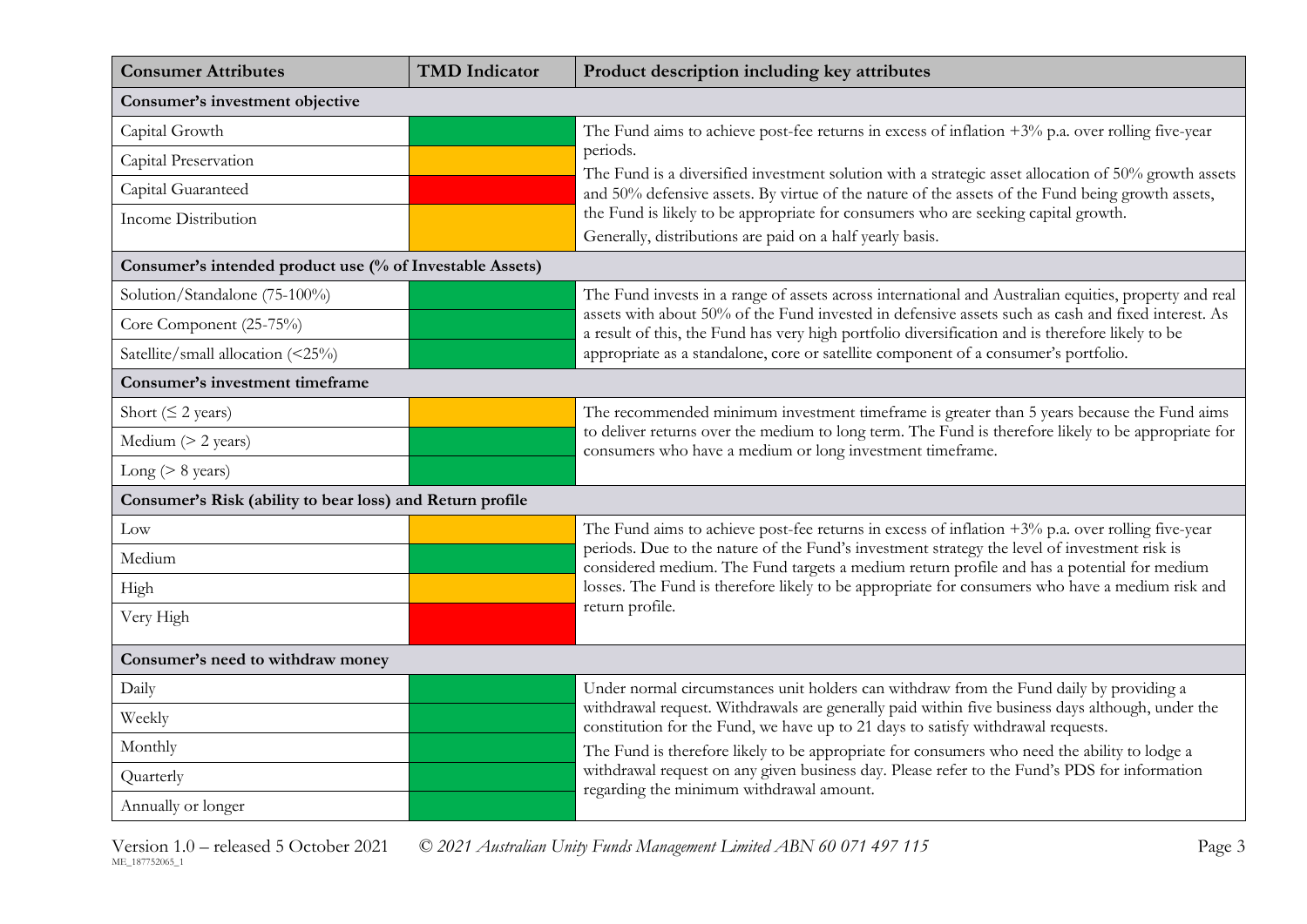## **Appropriateness**

Note: This section is required under RG 274.64–66.

The Issuer has assessed the product and formed the view that the product, including its key attributes, is likely to be consistent with the likely objectives, financial situation and needs of consumers in the target market as described above, as the features of this product in Column 3 of the table above are likely to be suitable for consumers with the attributes identified with a green TMD Indicator in Column 2.

### **Distribution conditions/restrictions**

This part is required under section 994B(5)(c) of the Act.

| <b>Distribution Condition</b>         | <b>Distribution Condition Rationale</b> |
|---------------------------------------|-----------------------------------------|
| There are no distribution conditions. | Not applicable.                         |

| <b>Review triggers</b>                                                                                                                          |
|-------------------------------------------------------------------------------------------------------------------------------------------------|
| This part is required under section 994B(5)(d) of the Act.                                                                                      |
| Material change to key attributes, fund investment objective and/or fees.                                                                       |
| Material deviation from benchmark / objective over sustained period.                                                                            |
| Key attributes have not performed as disclosed by a material degree and for a material period.                                                  |
| Determination by the issuer of an ASIC reportable Significant Dealing.                                                                          |
| Material or unexpectedly high number of complaints (as defined in section 994A(1) of the Act) about the product or distribution of the product. |
| The use of Product Intervention Powers, regulator orders or directions that affects the product.                                                |

| <b>Mandatory review periods</b>                                    |                           |  |
|--------------------------------------------------------------------|---------------------------|--|
| This part is required under section 994B(5)(e) and (f) of the Act. |                           |  |
| <b>Review period</b>                                               | Maximum period for review |  |
| Initial review                                                     | 1 year and 3 months       |  |
| Subsequent review                                                  | 2 years and 3 months      |  |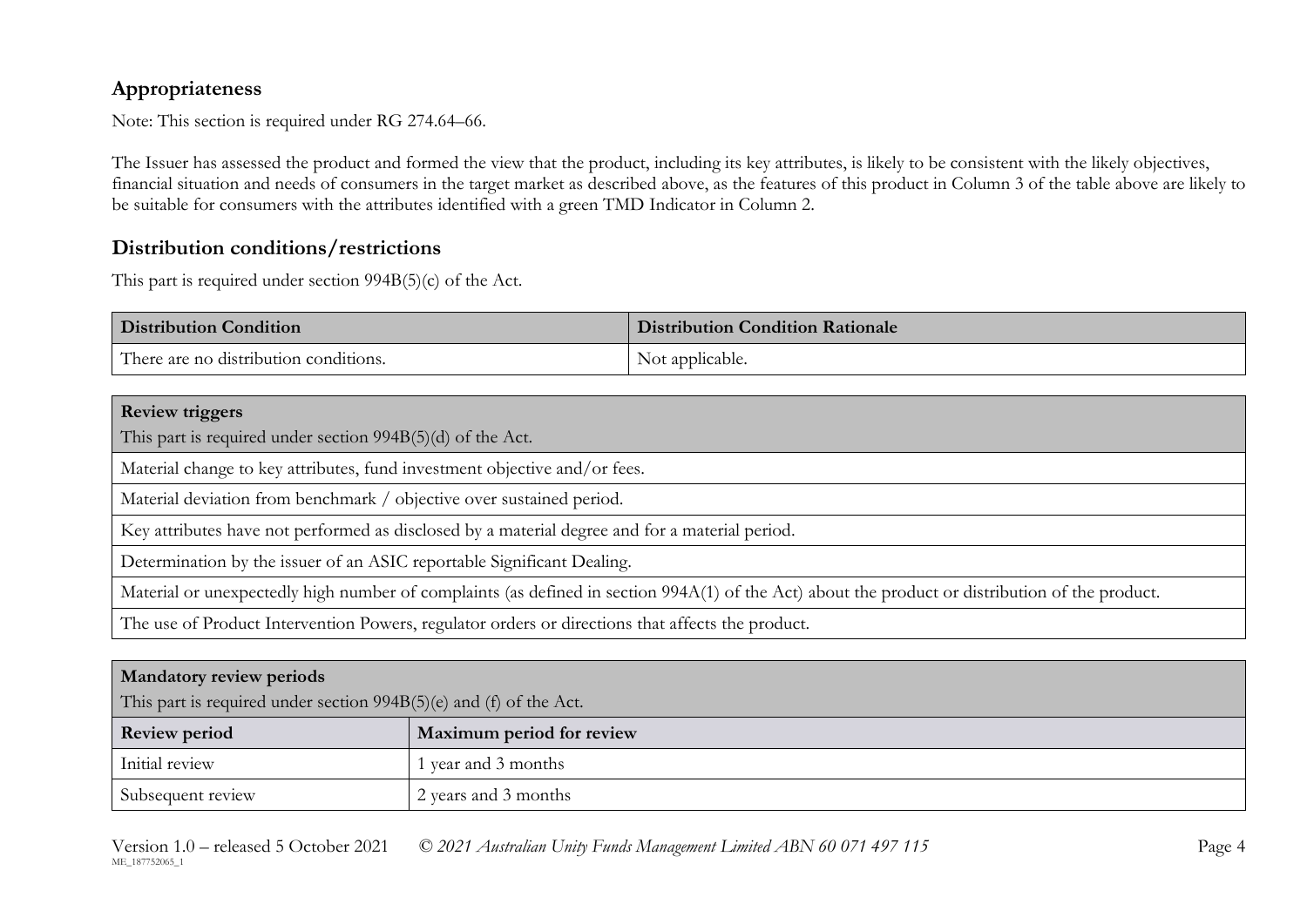| Distributor reporting requirements<br>This part is required under section $994B(5)(g)$ and (h) of the Act.                                                                                               |                                                                                                                             |                                                   |  |
|----------------------------------------------------------------------------------------------------------------------------------------------------------------------------------------------------------|-----------------------------------------------------------------------------------------------------------------------------|---------------------------------------------------|--|
| <b>Reporting requirement</b>                                                                                                                                                                             | <b>Reporting period</b>                                                                                                     | Which distributors this<br>requirement applies to |  |
| Complaints (as defined in section 994A(1) of the Act) relating<br>to the product. The distributor should provide all the content<br>of the complaint, having regard to privacy.                          | Within 10 business days following the end of the<br>calendar quarter.                                                       | All distributors                                  |  |
| Significant dealing outside of target market, under s994F(6) of<br>the Act.<br>See Definitions for further detail.                                                                                       | As soon as practicable but no later than 10 business days<br>after distributor becomes aware of the significant<br>dealing. | All distributors                                  |  |
| To the extent a distributor is aware, dealings outside the target<br>market, including reason why acquisition is outside of target<br>market, and whether acquisition occurred under personal<br>advice. | Within 10 business days following the end of the<br>calendar quarter.                                                       | All distributors                                  |  |

If practicable, distributors should adopt the FSC data standards for reports to the issuer. Distributors must report to Australian Unity Funds Management using the method specified on the website: <https://www.australianunity.com.au/wealth/distributor-complaints>. This link also provides contact details relating to this TMD for Australian Unity Funds Management.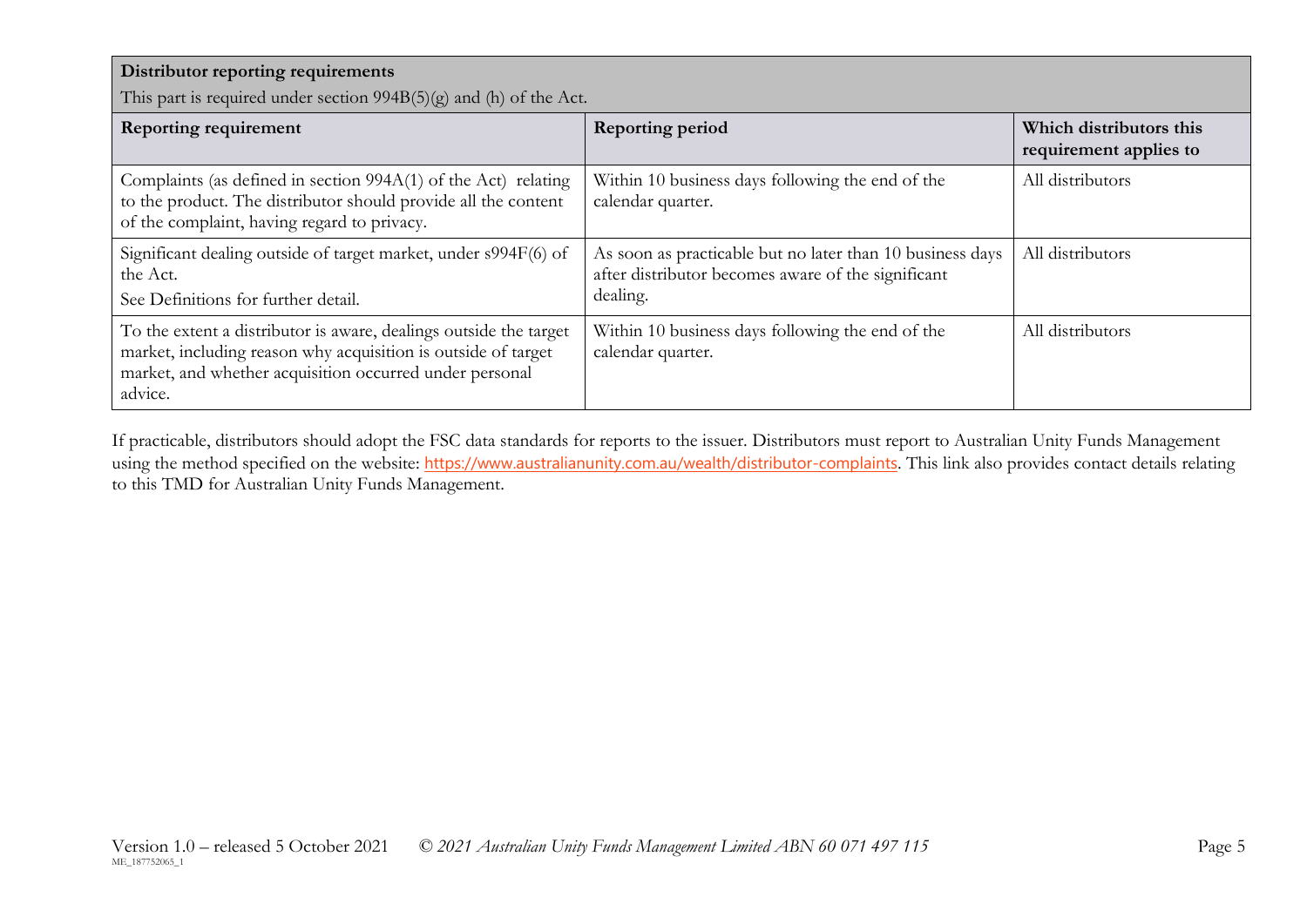# *Copyright & Disclaimer*

This target market determination (TMD) is made by Australian Unity Funds Management Limited ABN 60 071 497 115, AFS Licence No 234454 (Issuer) pursuant to section 994B of the Corporations Act 2001 (Cth). The Issuer is the responsible entity of the Fund and the issuer of interests in the Fund (**Product**).

This document is not a summary of the Fund or the Product, or the Product Disclosure Statement for the Product (PDS). It does not (and is not intended to) set out a summary of the terms or features of the Product.

This document is intended to provide a record of the Issuer's assessment of the Product, which forms the basis of this TMD. It also details the Product's distribution channel(s) and distribution strategy which must align to this TMD. This document is also used as a basis for the periodic review of the TMD and the Product's suitability for distribution to the identified target market.

This document does not (and is not intended to) provide or constitute financial product advice. The target market described in this TMD is general in nature only and does not make any statement or representation that a particular person is or is not in the target market described in this TMD. This TMD does not take into account the objectives, financial situation and needs of any particular person and the Issuer makes no representation as to whether or not the Fund or the Product is suitable for any particular person.

Prior to making any decision in relation to the Fund or the Product, investors should obtain and consider the PDS, and obtain financial product advice if necessary. This TMD should not be taken by a person to be a substitute for obtaining and considering the PDS or obtaining financial product advice that takes into account the person's objectives, financial situation and needs.

An investment in the Product is subject to investment risk, including delays on the payment of withdrawal proceeds and the loss of income or the principal invested. While any forecasts, estimates and opinions in this material are made on a reasonable basis, actual future results and performance of the Product may differ materially from the forecasts, estimates and opinions set out in this TMD. No guarantee as to the repayment of capital, the performance of the Product or any rate of return described in this TMD is made by the Issuer or any other person.

This material is not intended for distribution to, or use by, any person in any jurisdiction or country where such distribution or use would be contrary to local law or regulation.

The Issuer, and its officers, employees, agents and advisers, believe that the information in this TMD and the sources on which the information is based (which may be sourced from third parties) are correct as at the date of this TMD. While every care has been taken in the preparation of this TMD, no warranty of accuracy or reliability is given and no responsibility for the information is accepted by the Issuer, or its officers, employees, agents or advisers. To the fullest extent permitted under law, the Issuer excludes all liability for information provided in this TMD.

No part of this TMD may be reproduced or distributed in any manner without the prior written permission of the Issuer.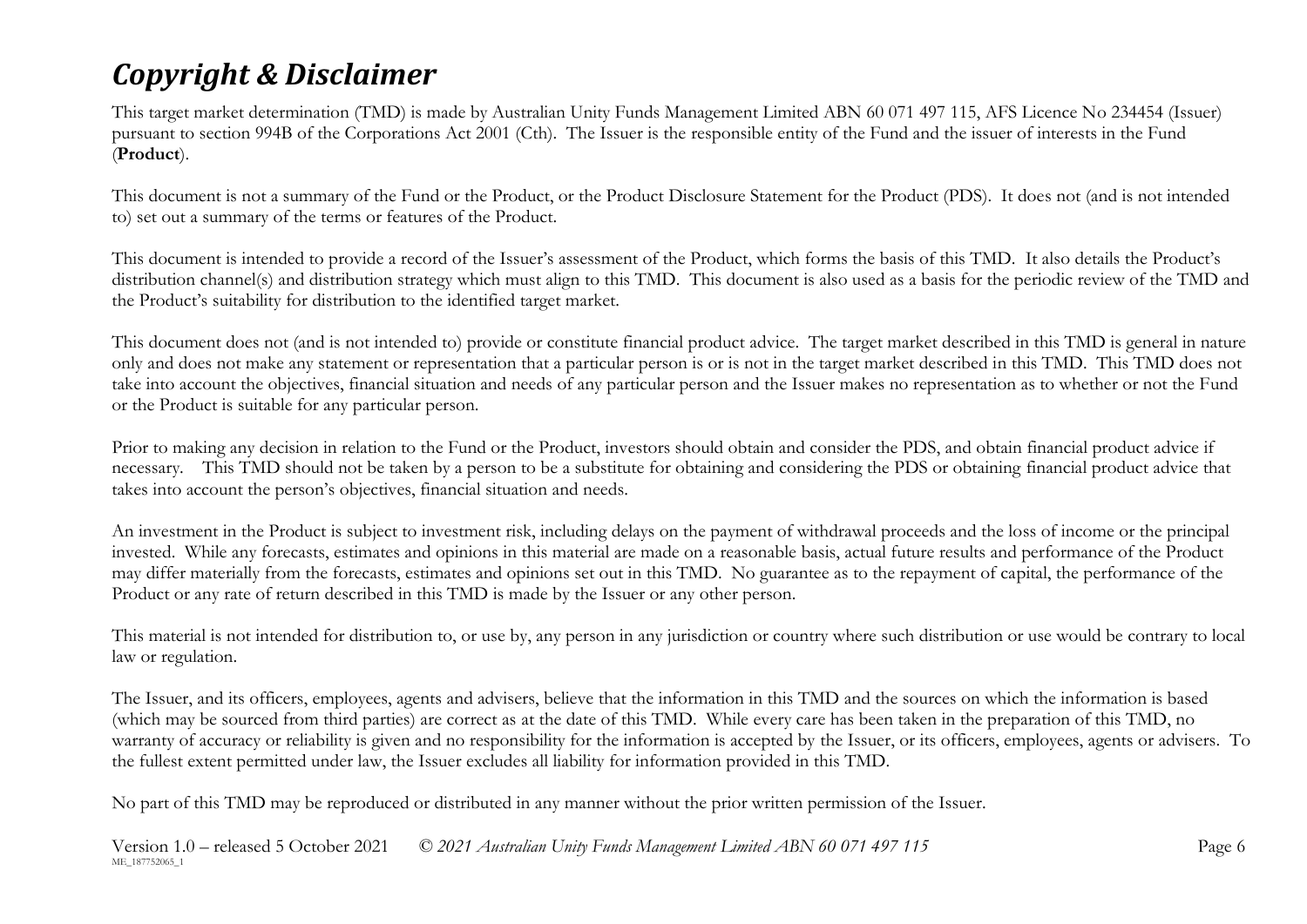## **Definitions**

| Term                                                     | Definition                                                                                                                                                                                                                                                                                                                                      |  |
|----------------------------------------------------------|-------------------------------------------------------------------------------------------------------------------------------------------------------------------------------------------------------------------------------------------------------------------------------------------------------------------------------------------------|--|
| Consumer's investment objective                          |                                                                                                                                                                                                                                                                                                                                                 |  |
| Capital Growth                                           | The consumer seeks to invest in a product designed to generate capital return. The consumer prefers exposure to<br>growth assets (such as shares or property) or otherwise seeks an investment return above the current inflation rate.                                                                                                         |  |
| Capital Preservation                                     | The consumer seeks to invest in a product to reduce volatility and minimise loss in a market down-turn. The<br>consumer prefers exposure to defensive assets (such as cash or fixed income securities) that are generally lower in<br>risk and less volatile than growth investments.                                                           |  |
| Capital Guaranteed                                       | The consumer seeks a guarantee or protection against capital loss whilst still seeking the potential for capital growth<br>(typically gained through a derivative arrangement). The consumer would likely understand the complexities,<br>conditions and risks that are associated with such products.                                          |  |
| Income Distribution                                      | The consumer seeks to invest in a product designed to distribute regular and/or tax-effective income. The consumer<br>prefers exposure to income-generating assets (typically, high dividend-yielding equities, fixed income securities and<br>money market instruments).                                                                       |  |
| Consumer's intended product use (% of Investable Assets) |                                                                                                                                                                                                                                                                                                                                                 |  |
| Solution/Standalone (75-100%)                            | The consumer intends to hold the investment as either a part or the majority (up to 100%) of their total <i>investable</i><br>assets (see definition below). The consumer typically prefers exposure to a product with at least High portfolio<br>diversification (see definitions below).                                                      |  |
| Core Component (25-75%)                                  | The consumer intends to hold the investment as a major component, up to 75%, of their total <i>investable assets</i> (see<br>definition below). The consumer typically prefers exposure to a product with at least Medium portfolio diversification<br>(see definitions below).                                                                 |  |
| Satellite (<25%)                                         | The consumer intends to hold the investment as a smaller part of their total portfolio, as an indication it would be<br>suitable for up to 25% of the total <i>investable assets</i> (see definition below). The consumer is likely to be comfortable<br>with exposure to a product with Low portfolio diversification (see definitions below). |  |
| <b>Investable Assets</b>                                 | Those assets that the investor has available for investment, excluding the residential home.                                                                                                                                                                                                                                                    |  |
|                                                          | Portfolio diversification (for completing the key product attribute section of consumer's intended product use)                                                                                                                                                                                                                                 |  |
| Low                                                      | Single asset class, single country, low or moderate holdings of securities - e.g. high conviction Aussie equities.                                                                                                                                                                                                                              |  |
| Medium                                                   | 1-2 asset classes, single country, broad exposure within asset class, e.g. Aussie equities "All Ords".                                                                                                                                                                                                                                          |  |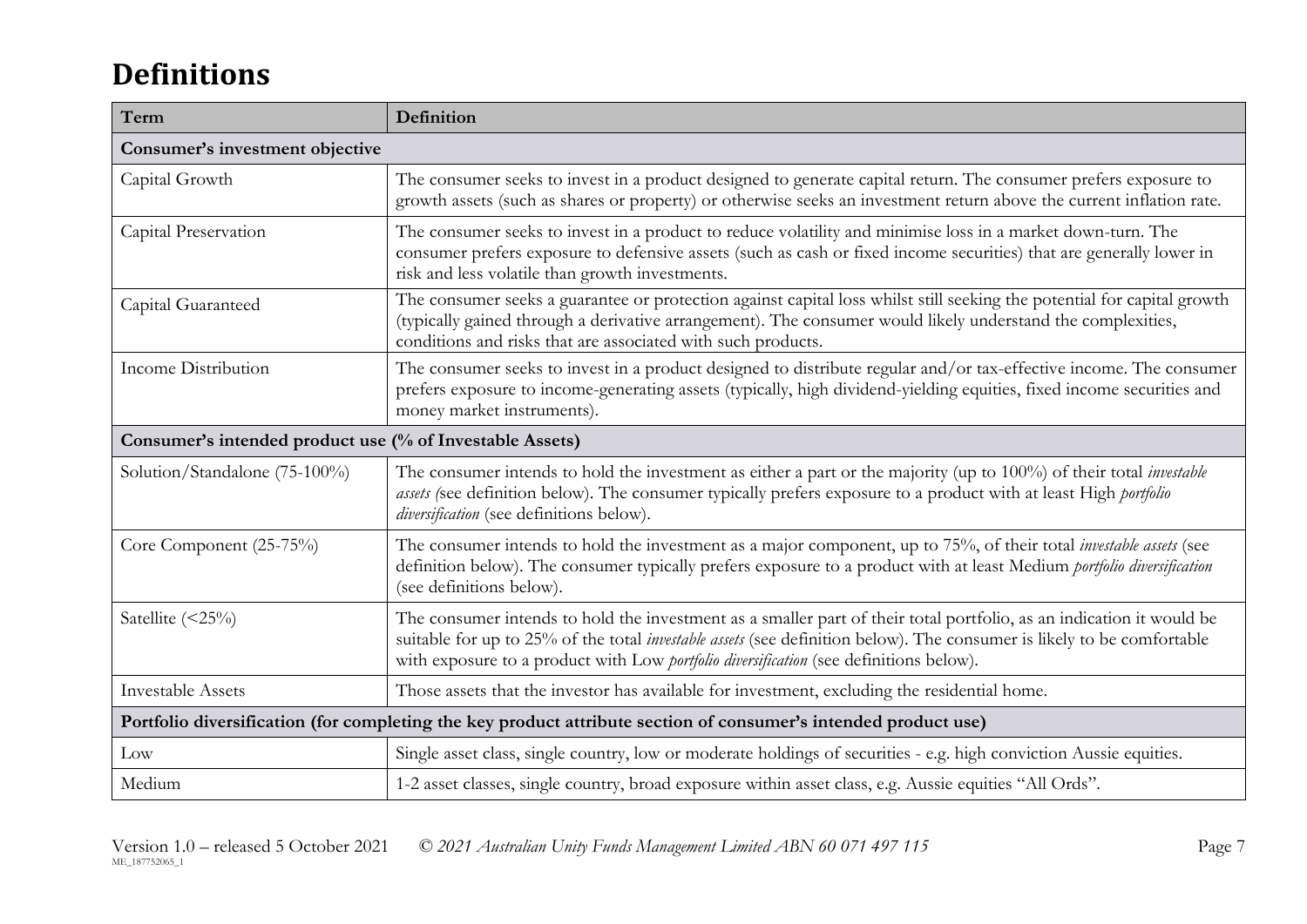| Term                                     | Definition                                                                                                                                                                           |  |
|------------------------------------------|--------------------------------------------------------------------------------------------------------------------------------------------------------------------------------------|--|
| High                                     | Highly diversified across either asset classes, countries or investment managers, e.g. Australian multi-manager<br>balanced fund or global multi-asset product (or global equities). |  |
| Consumer's intended investment timeframe |                                                                                                                                                                                      |  |
| Short ( $\leq$ 2 years)                  | The consumer has a short investment timeframe and may wish to redeem within two years.                                                                                               |  |
| Medium $(> 2$ years)                     | The consumer has a medium investment timeframe and is unlikely to redeem within two years.                                                                                           |  |
| Long ( $> 8$ years)                      | The consumer has a long investment timeframe and is unlikely to redeem within eight years.                                                                                           |  |

#### **Consumer's Risk (ability to bear loss) and Return profile**

Issuers should undertake a comprehensive risk assessment for each product. The FSC recommends adoption of the Standard Risk Measure (**SRM**) to calculate the likely number of negative annual returns over a 20 year period, using the guidance and methodology outlined in the **[Standard Risk Measure](https://protect-eu.mimecast.com/s/pqPaCwVNmtGRQpvMFVpVgu?domain=urldefense.com)  [Guidance Paper For Trustees](https://protect-eu.mimecast.com/s/pqPaCwVNmtGRQpvMFVpVgu?domain=urldefense.com)**. SRM is not a complete assessment of risk and potential loss. For example, it does not detail important issues such as the potential size of a negative return or that a positive return could still be less than a consumer requires to meet their investment objectives/needs. Issuers may wish to supplement the SRM methodology by also considering other risk factors. For example, some products may use leverage, derivatives or short selling, may have liquidity or withdrawal limitations, or otherwise may have a complex structure or increased investment risks, which should be documented together with the SRM to substantiate the product risk rating.

A consumer's desired product return profile would generally take into account the impact of fees, costs and taxes.

| Low       | The consumer is conservative or low risk in nature, seeks to minimise potential losses (e.g. has the ability to bear up<br>to 1 negative return over a 20 year period (SRM 1 to 2)) and is comfortable with a low target return profile.                                         |
|-----------|----------------------------------------------------------------------------------------------------------------------------------------------------------------------------------------------------------------------------------------------------------------------------------|
|           | Consumer typically prefers defensive assets such as cash and fixed income.                                                                                                                                                                                                       |
| Medium    | The consumer is moderate or medium risk in nature, seeking to minimise potential losses (e.g. has the ability to bear<br>up to 4 negative returns over a 20 year period (SRM 3 to 5)) and comfortable with a moderate target return profile.                                     |
|           | Consumer typically prefers a balance of growth assets such as shares, property and alternative assets and defensive<br>assets such as cash and fixed income.                                                                                                                     |
| High      | The consumer is higher risk in nature and can accept higher potential losses (e.g. has the ability to bear up to 6<br>negative returns over a 20 year period (SRM 6)) in order to target a higher target return profile.                                                         |
|           | Consumer typically prefers predominantly growth assets such as shares, property and alternative assets with only a<br>smaller or moderate holding in defensive assets such as cash and fixed income.                                                                             |
| Very high | The consumer has a more aggressive or very high risk appetite, seeks to maximise returns and can accept higher<br>potential losses (e.g. has the ability to bear 6 or more negative returns over a 20 year period (SRM 7) and possibly<br>other risk factors, such as leverage). |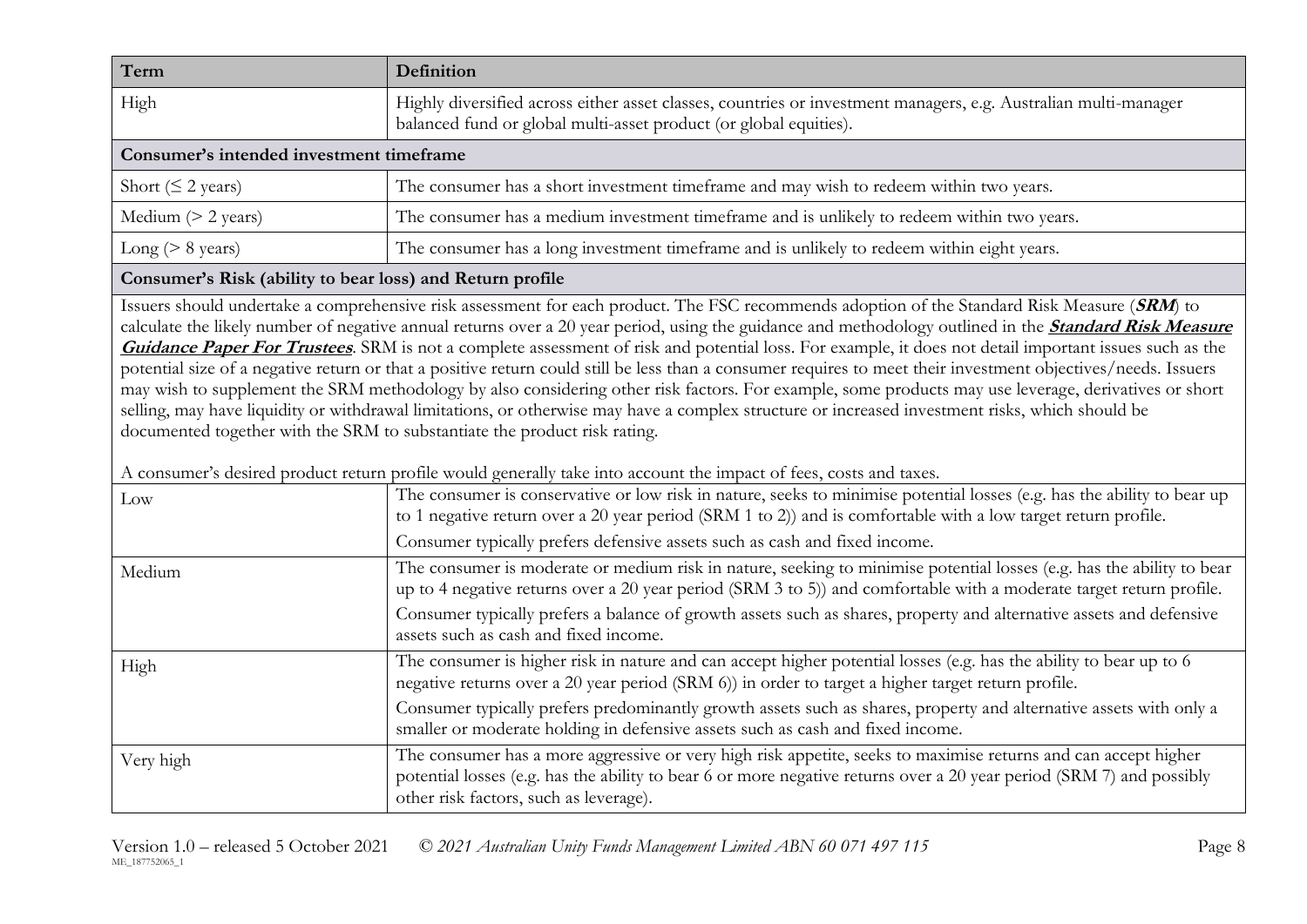| Term                                                  | Definition                                                                                                                                                                                                                                                                                                                                                                                                                                                                              |
|-------------------------------------------------------|-----------------------------------------------------------------------------------------------------------------------------------------------------------------------------------------------------------------------------------------------------------------------------------------------------------------------------------------------------------------------------------------------------------------------------------------------------------------------------------------|
|                                                       | Consumer typically prefers growth assets such as shares, property and alternative assets.                                                                                                                                                                                                                                                                                                                                                                                               |
| Consumer's need to withdraw money                     |                                                                                                                                                                                                                                                                                                                                                                                                                                                                                         |
| in completing this section.                           | Issuers should consider in the first instance the redemption request frequency under ordinary circumstances. However, the redemption request frequency<br>is not the only consideration when determining the ability to meet the investor's requirement to access capital. To the extent that the liquidity of the<br>underlying investments or possible liquidity constraints (e.g. ability to stagger or delay redemptions) could impact this, this is to be taken into consideration |
| Daily/Weekly/Monthly/Quarterly/<br>Annually or longer | The consumer seeks to invest in a product which permits redemption requests at this frequency under ordinary<br>circumstances and the issuer is typically able to meet that request within a reasonable period.                                                                                                                                                                                                                                                                         |
| <b>Distributor Reporting</b>                          |                                                                                                                                                                                                                                                                                                                                                                                                                                                                                         |
| Significant dealings                                  | Section 994F(6) of the Act requires distributors to notify the issuer if they become aware of a significant dealing in<br>the product that is not consistent with the TMD. Neither the Act nor ASIC defines when a dealing is 'significant'<br>and distributors have discretion to apply its ordinary meaning.                                                                                                                                                                          |
|                                                       | The issuer will rely on notifications of significant dealings to monitor and review the product, this TMD, and its<br>distribution strategy, and to meet its own obligation to report significant dealings to ASIC.                                                                                                                                                                                                                                                                     |
|                                                       | Dealings outside this TMD may be significant because:                                                                                                                                                                                                                                                                                                                                                                                                                                   |
|                                                       | they represent a material proportion of the overall distribution conduct carried out by the distributor in<br>$\bullet$<br>relation to the product, or                                                                                                                                                                                                                                                                                                                                  |
|                                                       | they constitute an individual transaction which has resulted in, or will or is likely to result in, significant<br>$\bullet$<br>detriment to the consumer (or class of consumer).                                                                                                                                                                                                                                                                                                       |
|                                                       | In each case, the distributor should have regard to:                                                                                                                                                                                                                                                                                                                                                                                                                                    |
|                                                       | the nature and risk profile of the product (which may be indicated by the product's risk rating or withdrawal<br>$\bullet$<br>timeframes),                                                                                                                                                                                                                                                                                                                                              |
|                                                       | the actual or potential harm to a consumer (which may be indicated by the value of the consumer's<br>investment, their intended product use or their ability to bear loss), and                                                                                                                                                                                                                                                                                                         |
|                                                       | the nature and extent of the inconsistency of distribution with the TMD (which may be indicated by the<br>$\bullet$<br>number of red or amber ratings attributed to the consumer).                                                                                                                                                                                                                                                                                                      |
|                                                       | Objectively, a distributor may consider a dealing (or group of dealings) outside the TMD to be significant if:                                                                                                                                                                                                                                                                                                                                                                          |
|                                                       | it constitutes more than half of the distributor's total retail product distribution conduct in relation to the<br>product over the reporting period,                                                                                                                                                                                                                                                                                                                                   |